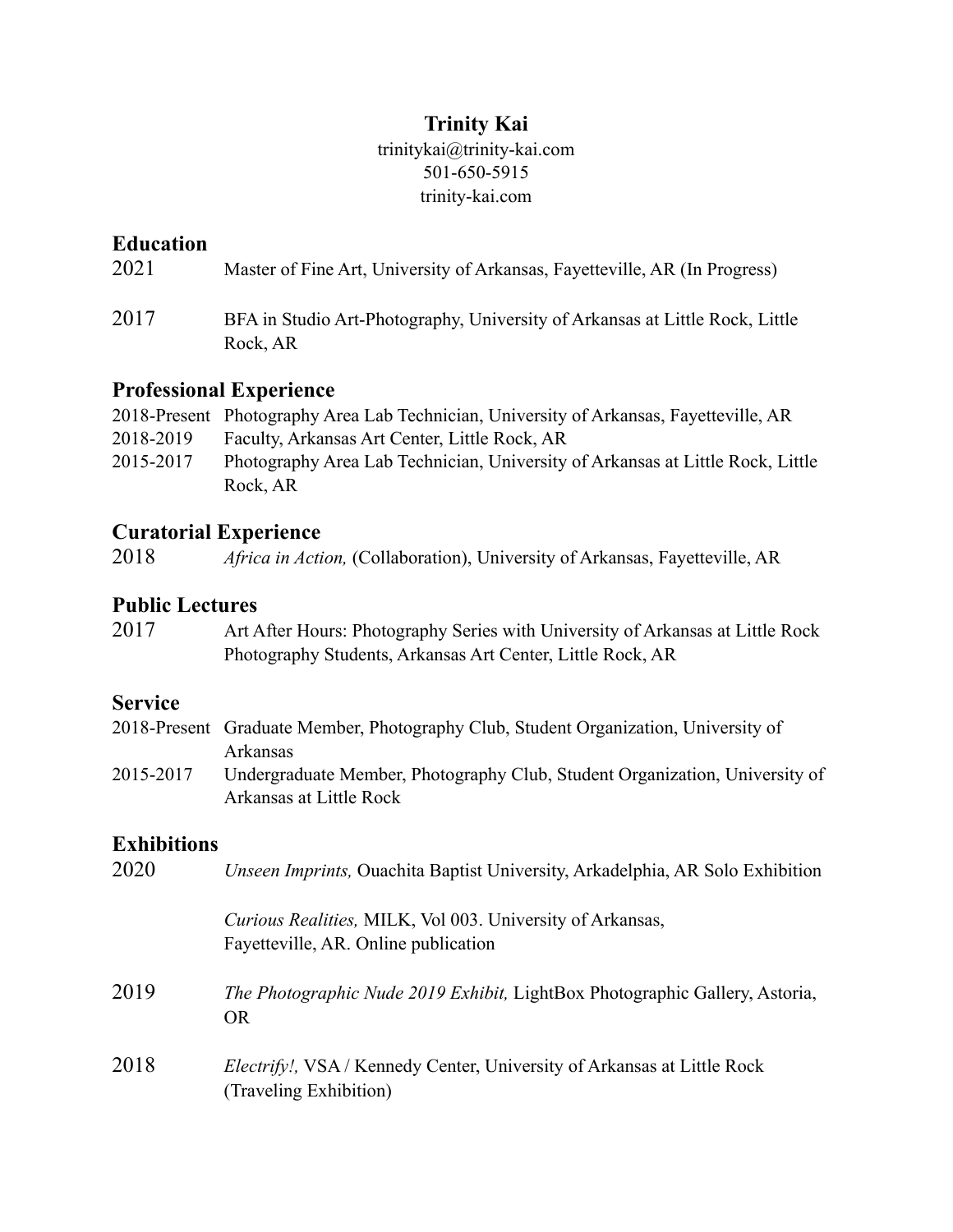*Electrify!,* VSA / Kennedy Center, California College of the Arts, San Francisco CA (Traveling Exhibition)

 *Electrify!,* VSA / Kennedy Center, The Kennedy Center, Washington, D.C. (Traveling Exhibition)

 *Electrify!,* VSA / Kennedy Center, Engine Gallery, Biddeford ME (Traveling Exhibition)

 *Selected Works By Alecia Walls-Barton and Trinity Kai,* University of Arkansas at Little Rock, Ann Maners and Alex Pappas Gallery

 *Electrify!,* VSA / Kennedy Center, Museum of Art and Archaeology at the University of Missouri, Columbia, MO (Traveling Exhibition)

2017 *Electrify!,* VSA / Kennedy Center, Volkswagen Group of America Headquarters, Herndon, VA (Traveling Exhibition)

> *Electrify!,* VSA / Kennedy Center, Rayburn House, Washington, D.C. (Traveling Exhibition)

*Identity of Us,* Historical Arkansas Museum, Little Rock, AR

*Spring 2017 BFA Exhibition,* University of Arkansas at Little Rock, Gallery 3

 *2017 Annual Student Competitive,* University of Arkansas at Little Rock, Gallery I, Little Rock, AR

*The Visual Armistice,* Plates to Pixels 10th Annual Juried Showcase, Online

2016 *Capstone Exhibition,* University of Arkansas at Little Rock, Gallery I, Little Rock, AR

> *Imagined Realities,* PhotoPlace Gallery, Middlebury, VT (Juror: Tom Chambers, catalogue)

> *All I Can See,* Arkansas Capital Corporation Group, Little Rock, AR (Jurors: Joli Livaudais and Margo Duvall)

*Drawing on the Edge,* Gallery 221, Little Rock, AR (Curator: David Bailin)